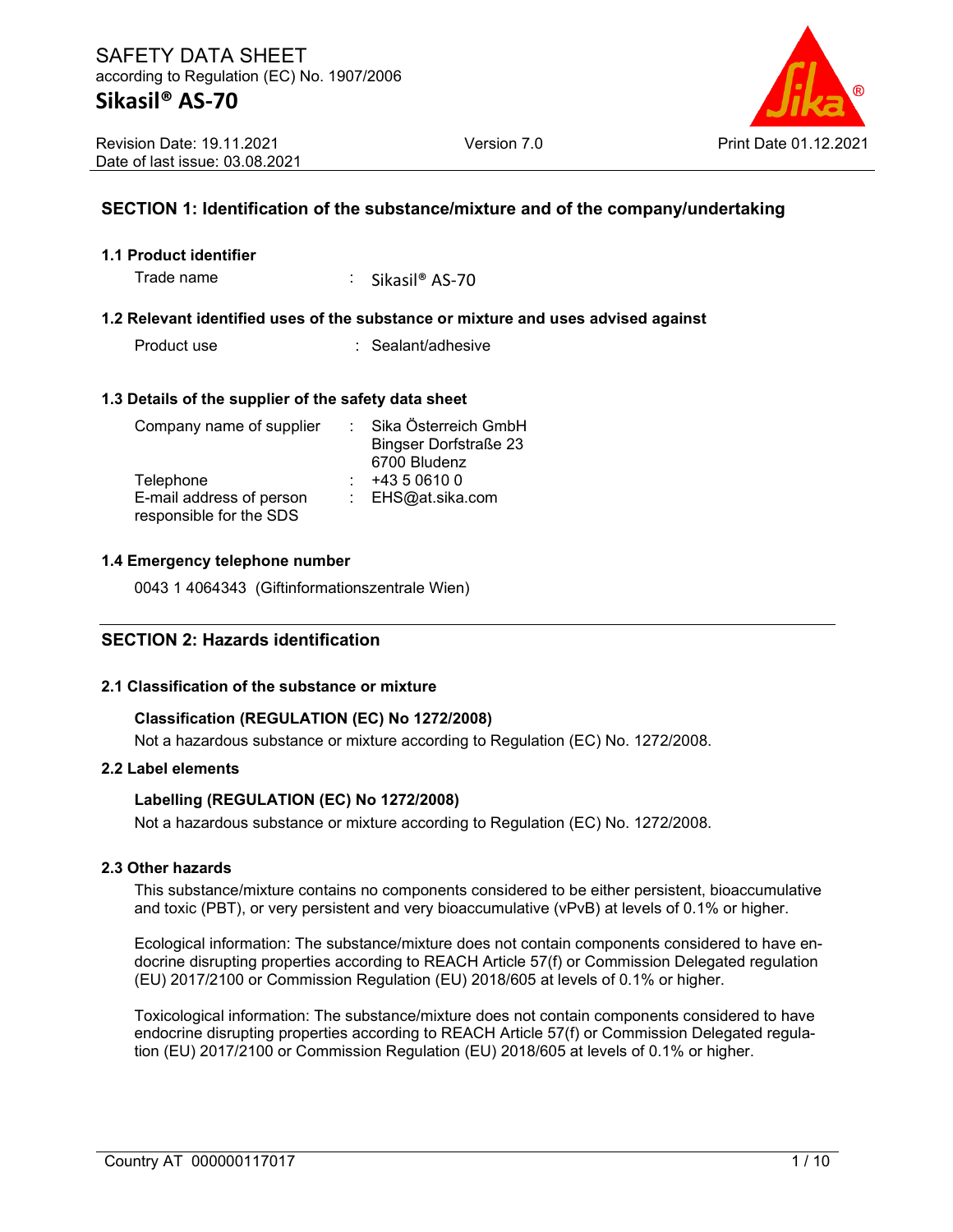| ®                     |
|-----------------------|
| Print Date 01.12.2021 |

| <b>Revision Date: 19.11.2021</b> |
|----------------------------------|
| Date of last issue: 03.08.2021   |

Version 7.0 Print Date 01.12.2021

# **SECTION 3: Composition/information on ingredients**

#### **3.2 Mixtures**

**Components**

: No hazardous ingredients

# **SECTION 4: First aid measures**

| General advice          | No hazards which require special first aid measures.                                                                                                                              |
|-------------------------|-----------------------------------------------------------------------------------------------------------------------------------------------------------------------------------|
|                         |                                                                                                                                                                                   |
| If inhaled              | $\therefore$ Move to fresh air.                                                                                                                                                   |
| In case of skin contact | : Take off contaminated clothing and shoes immediately.<br>Wash off with soap and plenty of water.                                                                                |
| In case of eye contact  | : Remove contact lenses.<br>Keep eye wide open while rinsing.                                                                                                                     |
| If swallowed            | : Do not induce vomiting without medical advice.<br>Rinse mouth with water.<br>Do not give milk or alcoholic beverages.<br>Never give anything by mouth to an unconscious person. |

| Symptoms     | : See Section 11 for more detailed information on health effects<br>and symptoms. |
|--------------|-----------------------------------------------------------------------------------|
| <b>Risks</b> | No known significant effects or hazards.                                          |

# **4.3 Indication of any immediate medical attention and special treatment needed**

Treatment : Treat symptomatically.

# **SECTION 5: Firefighting measures**

| 5.1 Extinguishing media<br>Suitable extinguishing media : | In case of fire, use water/water spray/water jet/carbon diox-<br>ide/sand/foam/alcohol resistant foam/chemical powder for |
|-----------------------------------------------------------|---------------------------------------------------------------------------------------------------------------------------|
| 5.2 Special hazards arising from the substance or mixture | extinction.                                                                                                               |
| ucts                                                      | Hazardous combustion prod- : No hazardous combustion products are known                                                   |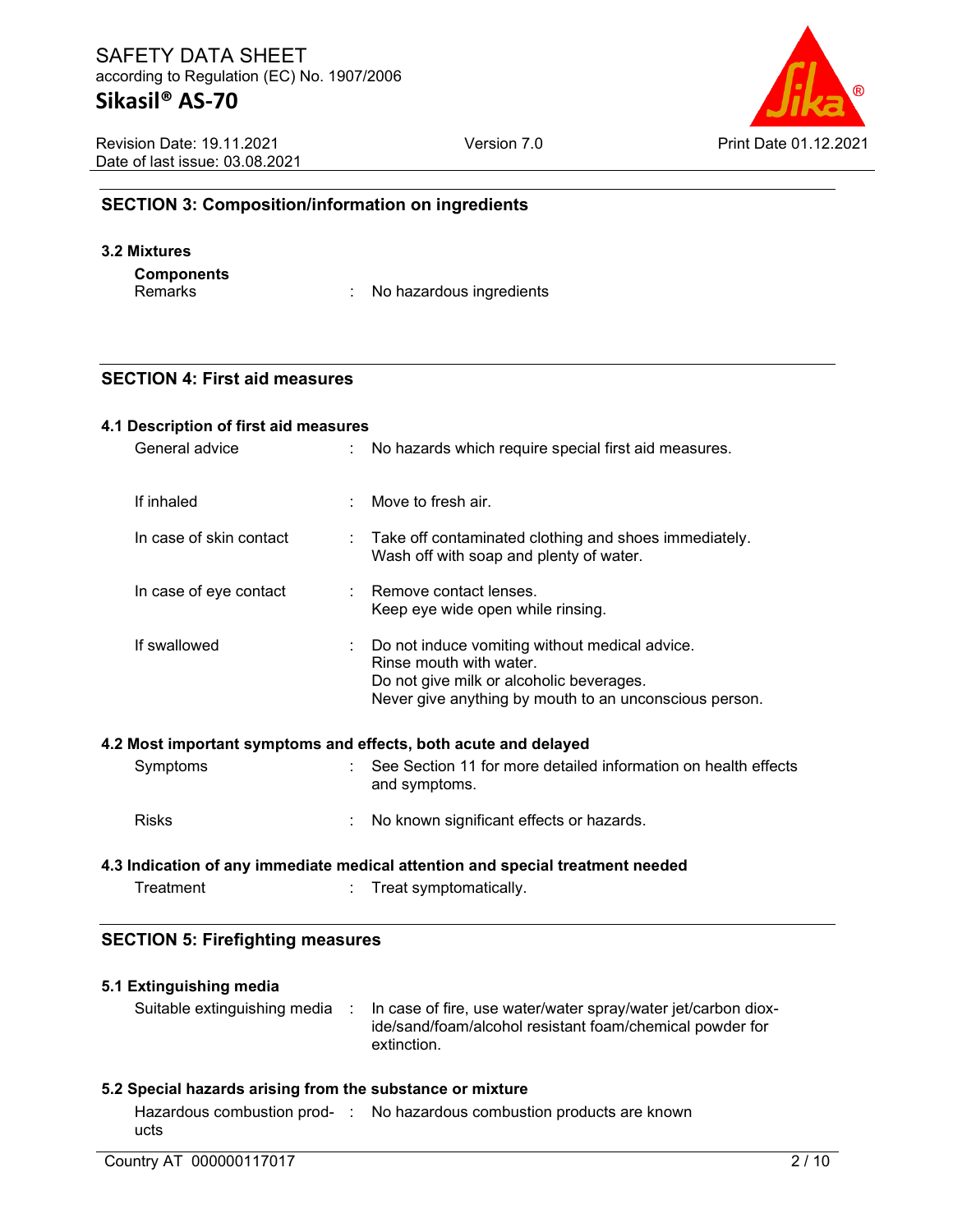

| <b>Revision Date: 19.11.2021</b> |  |
|----------------------------------|--|
| Date of last issue: 03.08.2021   |  |

### **5.3 Advice for firefighters**

|                  | Special protective equipment : In the event of fire, wear self-contained breathing apparatus. |
|------------------|-----------------------------------------------------------------------------------------------|
| for firefighters |                                                                                               |
|                  |                                                                                               |

Further information : Standard procedure for chemical fires.

# **SECTION 6: Accidental release measures**

| Personal precautions                                                                  | 6.1 Personal precautions, protective equipment and emergency procedures<br>: For personal protection see section 8. |
|---------------------------------------------------------------------------------------|---------------------------------------------------------------------------------------------------------------------|
| 6.2 Environmental precautions                                                         |                                                                                                                     |
| Environmental precautions<br>6.3 Methods and material for containment and cleaning up | : No special environmental precautions required.                                                                    |
| Methods for cleaning up                                                               | Wipe up with absorbent material (e.g. cloth, fleece).                                                               |
|                                                                                       | Keep in suitable, closed containers for disposal.                                                                   |

# **6.4 Reference to other sections**

For personal protection see section 8.

# **SECTION 7: Handling and storage**

# **7.1 Precautions for safe handling** Advice on safe handling : For personal protection see section 8. No special handling advice required. Follow standard hygiene measures when handling chemical products Advice on protection against : fire and explosion : Normal measures for preventive fire protection. Hygiene measures : When using do not eat or drink. When using do not smoke. **7.2 Conditions for safe storage, including any incompatibilities** Requirements for storage areas and containers : Keep container tightly closed in a dry and well-ventilated place. Store in accordance with local regulations. Advice on common storage : No special restrictions on storage with other products. Storage class (TRGS 510) : 10, Combustible liquids Further information on storage stability : No decomposition if stored and applied as directed.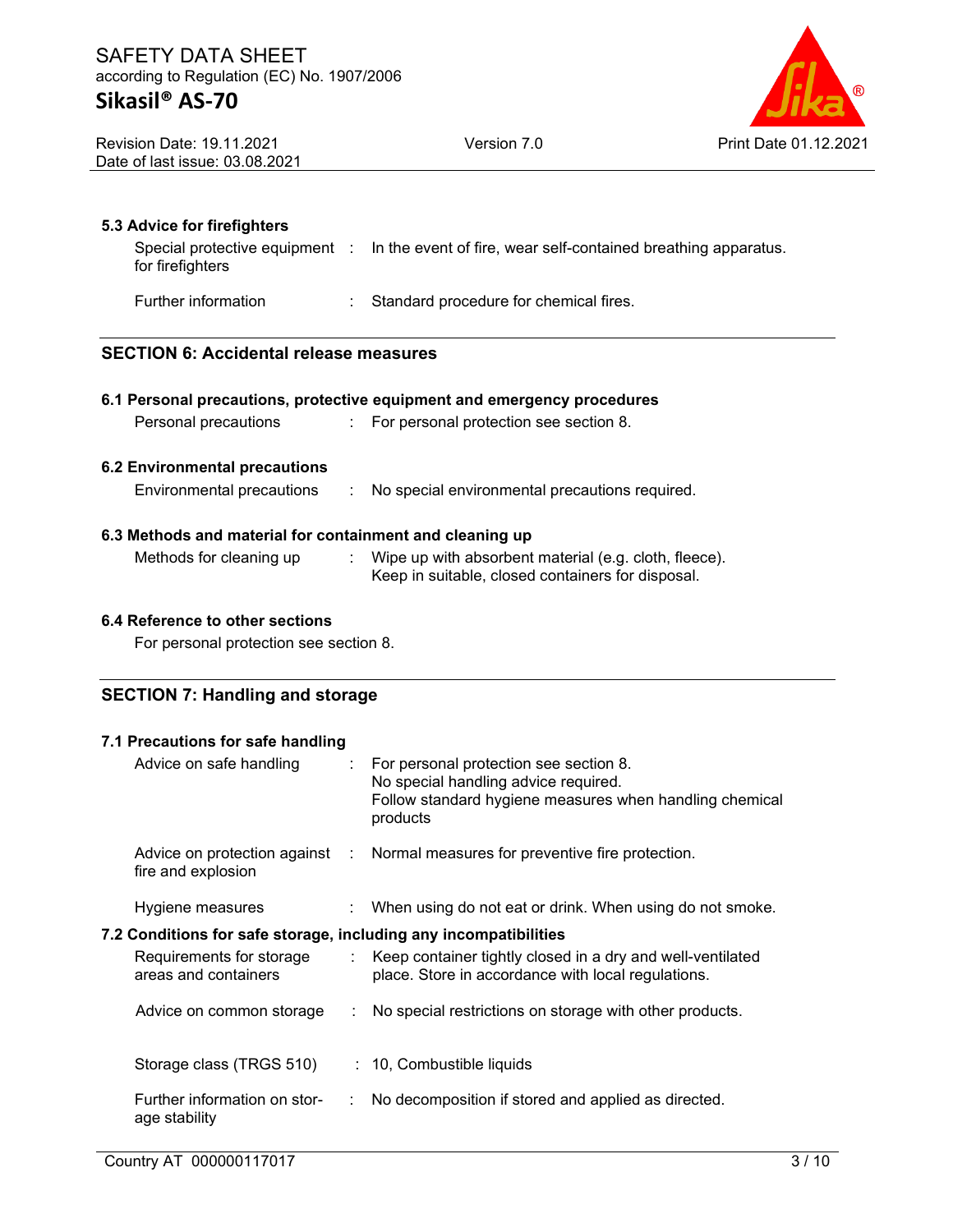

Revision Date: 19.11.2021 Date of last issue: 03.08.2021

# **7.3 Specific end use(s)**

Specific use(s) : Consult most current local Product Data Sheet prior to any use.

### **SECTION 8: Exposure controls/personal protection**

#### **8.1 Control parameters**

Contains no substances with occupational exposure limit values.

#### **Occupational exposure limits of decomposition products**

| Components | CAS-No.                                      | Value type (Form                                                        | Control parame-          | Basis *    |
|------------|----------------------------------------------|-------------------------------------------------------------------------|--------------------------|------------|
|            |                                              | of exposure)                                                            | ters <sup>*</sup>        |            |
| methanol   | 67-56-1                                      | <b>TWA</b>                                                              | 200 ppm                  | 2006/15/EC |
|            |                                              |                                                                         | 260 mg/m3                |            |
|            |                                              | Further information: Indicative, Identifies the possibility of signifi- |                          |            |
|            | cant uptake through the skin                 |                                                                         |                          |            |
|            |                                              | <b>MAK-KZW</b>                                                          | 800 ppm                  | AT OEL     |
|            |                                              |                                                                         | $1.040 \,\mathrm{mq/m3}$ |            |
|            | Further information: Risk of skin absorption |                                                                         |                          |            |
|            |                                              | <b>MAK-TMW</b>                                                          | 200 ppm                  | AT OEL     |
|            |                                              |                                                                         | 260 mg/m3                |            |

\*Values in the table refer to the latest EU-OEL and to the (Grenzwerteverordnung GKV ).

#### **8.2 Exposure controls**

#### **Engineering measures**

Maintain air concentrations below occupational exposure standards. Ensure adequate ventilation, especially in confined areas.

#### **Personal protective equipment**

| Eye protection<br>Hand protection      | Safety glasses<br>: Chemical-resistant, impervious gloves complying with an ap-<br>proved standard must be worn at all times when handling<br>chemical products. Reference number EN 374. Follow manu-<br>facturer specifications. |
|----------------------------------------|------------------------------------------------------------------------------------------------------------------------------------------------------------------------------------------------------------------------------------|
|                                        | Butyl rubber/nitrile rubber gloves (> 0,1 mm)<br>Recommended: Butyl rubber/nitrile rubber gloves.                                                                                                                                  |
| Skin and body protection               | Protective clothing (e.g. Safety shoes acc. to EN ISO 20345,<br>long-sleeved working clothing, long trousers). Rubber aprons<br>and protective boots are additionaly recommended for mixing<br>and stirring work.                  |
| Respiratory protection                 | : No special measures required.                                                                                                                                                                                                    |
| <b>Environmental exposure controls</b> |                                                                                                                                                                                                                                    |
| General advice                         | : No special environmental precautions required.                                                                                                                                                                                   |

# **SECTION 9: Physical and chemical properties**

#### **9.1 Information on basic physical and chemical properties**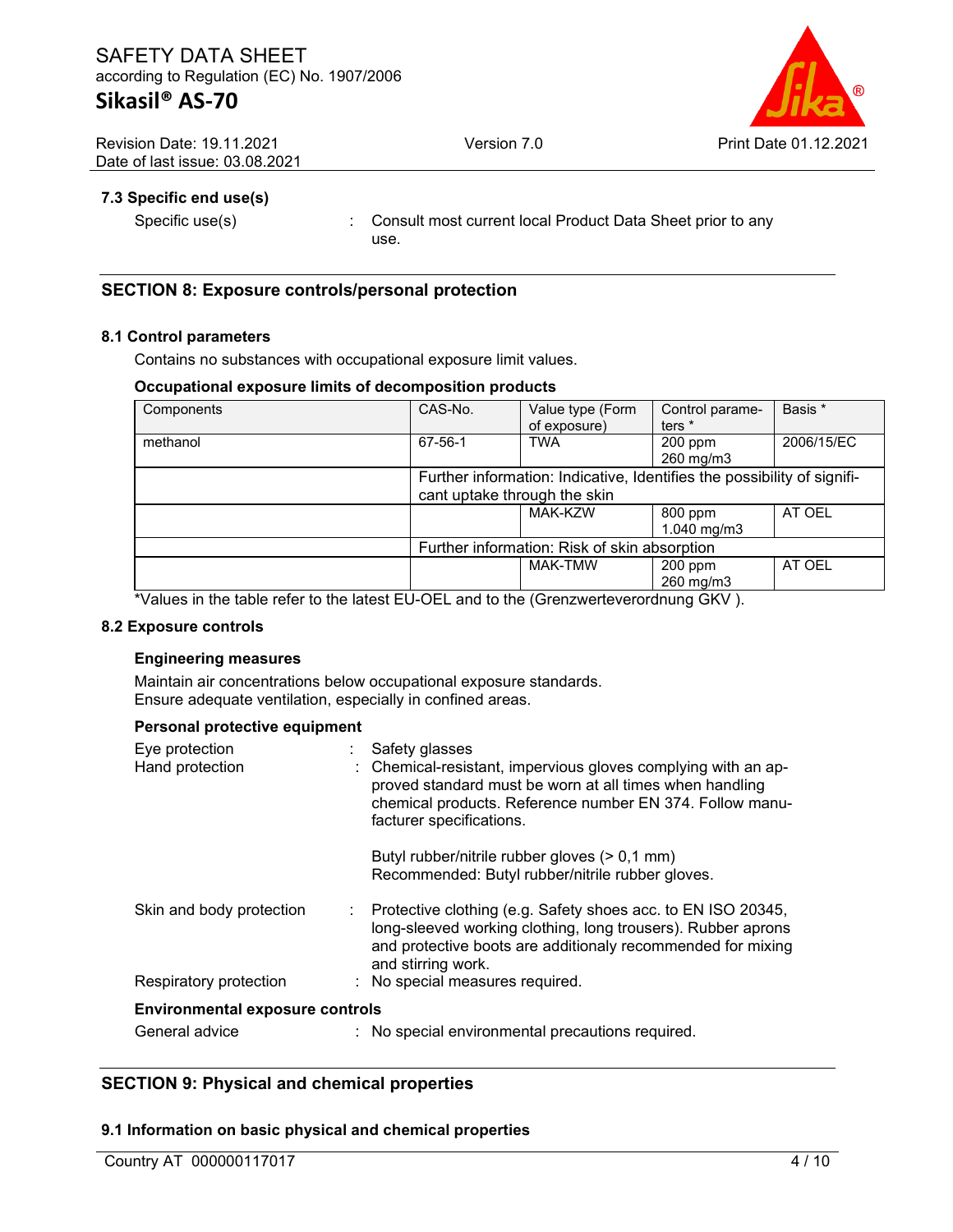# SAFETY DATA SHEET according to Regulation (EC) No. 1907/2006 **Sikasil® AS-70**



Revision Date: 19.11.2021 Date of last issue: 03.08.2021

| Physical state<br>Appearance<br>Colour<br>Odour | liquid<br>paste<br>black, white, grey<br>fruity |
|-------------------------------------------------|-------------------------------------------------|
| Boiling point/boiling range                     | No data available                               |
| Flash point                                     | > 101 °C<br>Method: closed cup                  |
| Auto-ignition temperature                       | :  No data available                            |
| рH                                              | $rac{1}{2}$ ca. 6 - 7                           |
| Viscosity<br>Viscosity, kinematic               | $>$ 20,5 mm2/s (40 °C)                          |
| Solubility(ies)<br>Water solubility             | insoluble                                       |
| Vapour pressure                                 | $0,01$ hPa                                      |
| Density                                         | ca. 1,36 g/cm3 (20 °C)                          |
|                                                 |                                                 |

#### **9.2 Other information**

No data available

# **SECTION 10: Stability and reactivity**

#### **10.1 Reactivity**

No dangerous reaction known under conditions of normal use.

#### **10.2 Chemical stability**

The product is chemically stable.

| 10.3 Possibility of hazardous reactions |                                         |
|-----------------------------------------|-----------------------------------------|
| Hazardous reactions                     | : No hazards to be specially mentioned. |
| 10.4 Conditions to avoid                |                                         |
| Conditions to avoid                     | : No data available                     |

# **10.5 Incompatible materials**

#### **10.6 Hazardous decomposition products**

Hazardous decomposition products : methanol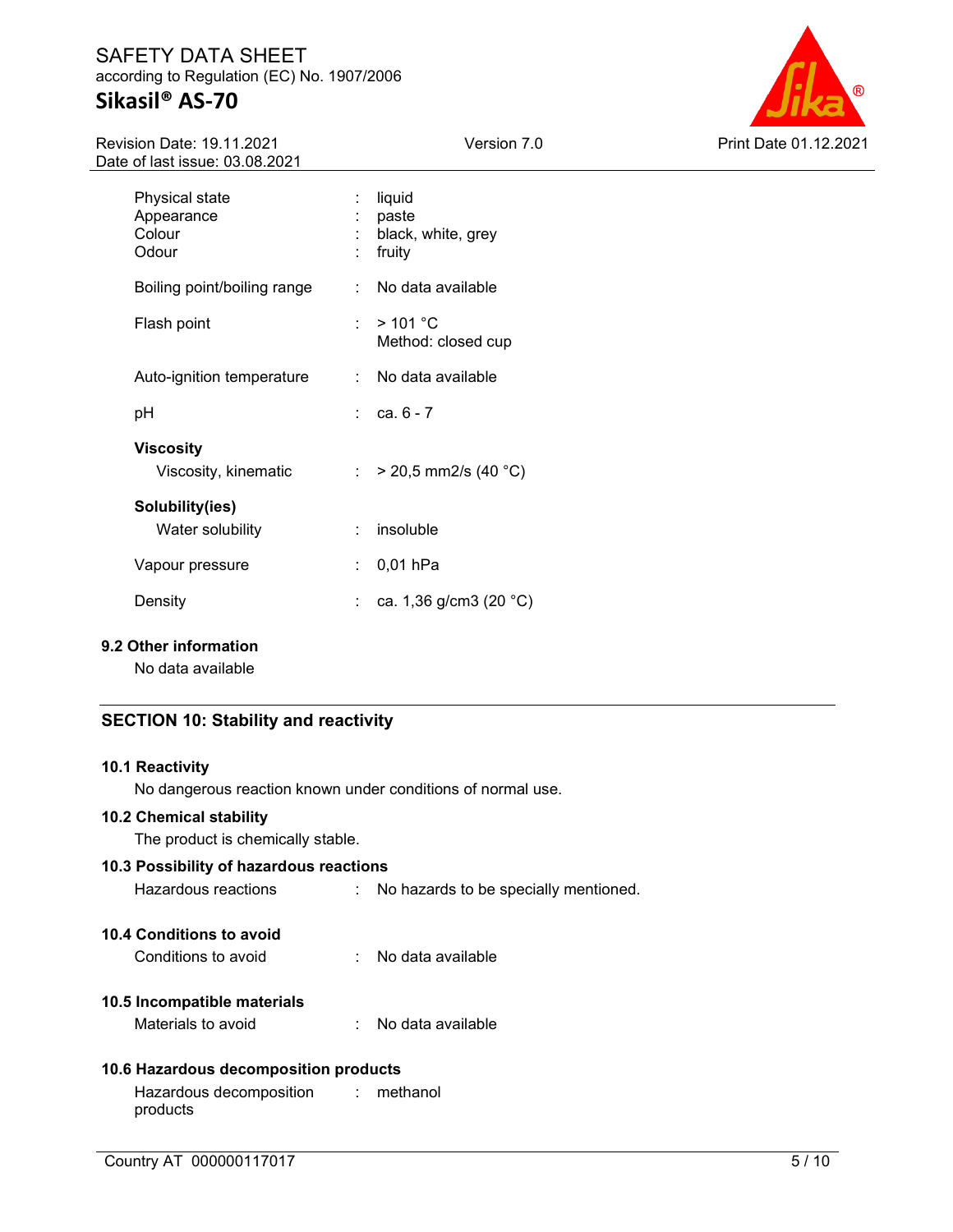# SAFETY DATA SHEET according to Regulation (EC) No. 1907/2006 **Sikasil® AS-70**



Revision Date: 19.11.2021 Date of last issue: 03.08.2021

# **SECTION 11: Toxicological information**

#### **11.1 Information on hazard classes as defined in Regulation (EC) No 1272/2008**

#### **Acute toxicity**

Not classified based on available information.

#### **Skin corrosion/irritation**

Not classified based on available information.

#### **Serious eye damage/eye irritation**

Not classified based on available information.

#### **Respiratory or skin sensitisation**

# **Skin sensitisation**

Not classified based on available information.

# **Respiratory sensitisation**

Not classified based on available information.

#### **Germ cell mutagenicity**

Not classified based on available information.

#### **Carcinogenicity** Not classified based on available information.

# **Reproductive toxicity**

Not classified based on available information.

#### **STOT - single exposure**

Not classified based on available information.

#### **STOT - repeated exposure**

Not classified based on available information.

#### **Aspiration toxicity** Not classified based on available information.

#### **11.2 Information on other hazards**

#### **Endocrine disrupting properties**

#### **Product:**

Assessment : The substance/mixture does not contain components considered to have endocrine disrupting properties according to REACH Article 57(f) or Commission Delegated regulation (EU) 2017/2100 or Commission Regulation (EU) 2018/605 at levels of 0.1% or higher.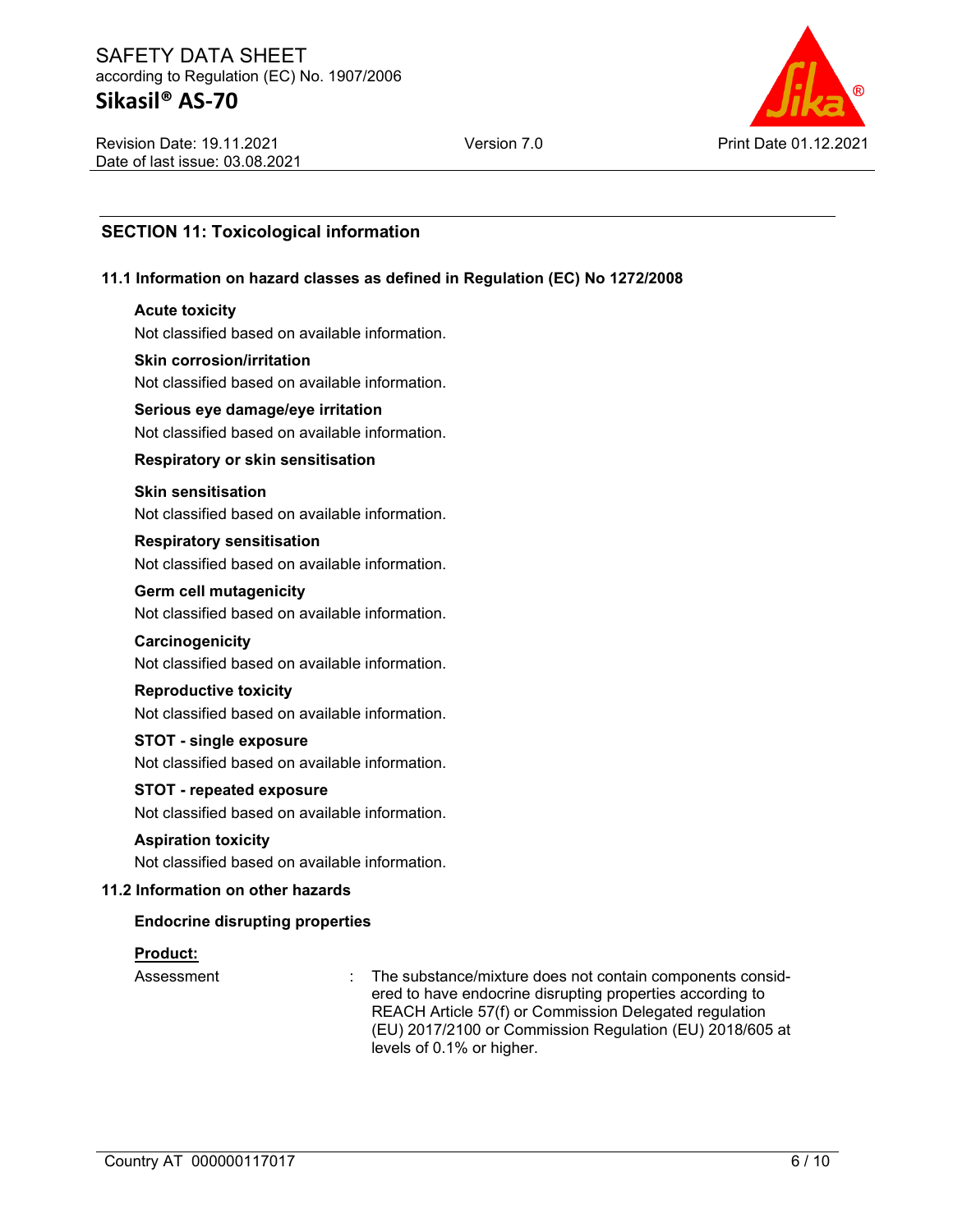# **Sikasil® AS-70**

Version 7.0 Print Date 01.12.2021

Revision Date: 19.11.2021 Date of last issue: 03.08.2021

# **SECTION 12: Ecological information**

#### **12.1 Toxicity**

No data available

# **12.2 Persistence and degradability**

No data available

#### **12.3 Bioaccumulative potential**

No data available

#### **12.4 Mobility in soil**

No data available

#### **12.5 Results of PBT and vPvB assessment**

**Product:**

| Assessment |  |
|------------|--|

: This substance/mixture contains no components considered to be either persistent, bioaccumulative and toxic (PBT), or very persistent and very bioaccumulative (vPvB) at levels of 0.1% or higher..

#### **12.6 Endocrine disrupting properties**

#### **Product:**

Assessment : The substance/mixture does not contain components considered to have endocrine disrupting properties according to REACH Article 57(f) or Commission Delegated regulation (EU) 2017/2100 or Commission Regulation (EU) 2018/605 at levels of 0.1% or higher.

#### **12.7 Other adverse effects**

#### **Product:**

| Additional ecological infor- | There is no data available for this product. |
|------------------------------|----------------------------------------------|
| mation                       |                                              |

#### **SECTION 13: Disposal considerations**

#### **13.1 Waste treatment methods**

| Product | The generation of waste should be avoided or minimized<br>wherever possible.                |
|---------|---------------------------------------------------------------------------------------------|
|         | Empty containers or liners may retain some product residues.                                |
|         | This material and its container must be disposed of in a safe                               |
|         | way.                                                                                        |
|         | Dispose of surplus and non-recyclable products via a licensed<br>waste disposal contractor. |
|         | Disposal of this product, solutions and any by-products should                              |
|         | at all times comply with the requirements of environmental                                  |
|         | protection and waste disposal legislation and any regional                                  |
|         | local authority requirements.                                                               |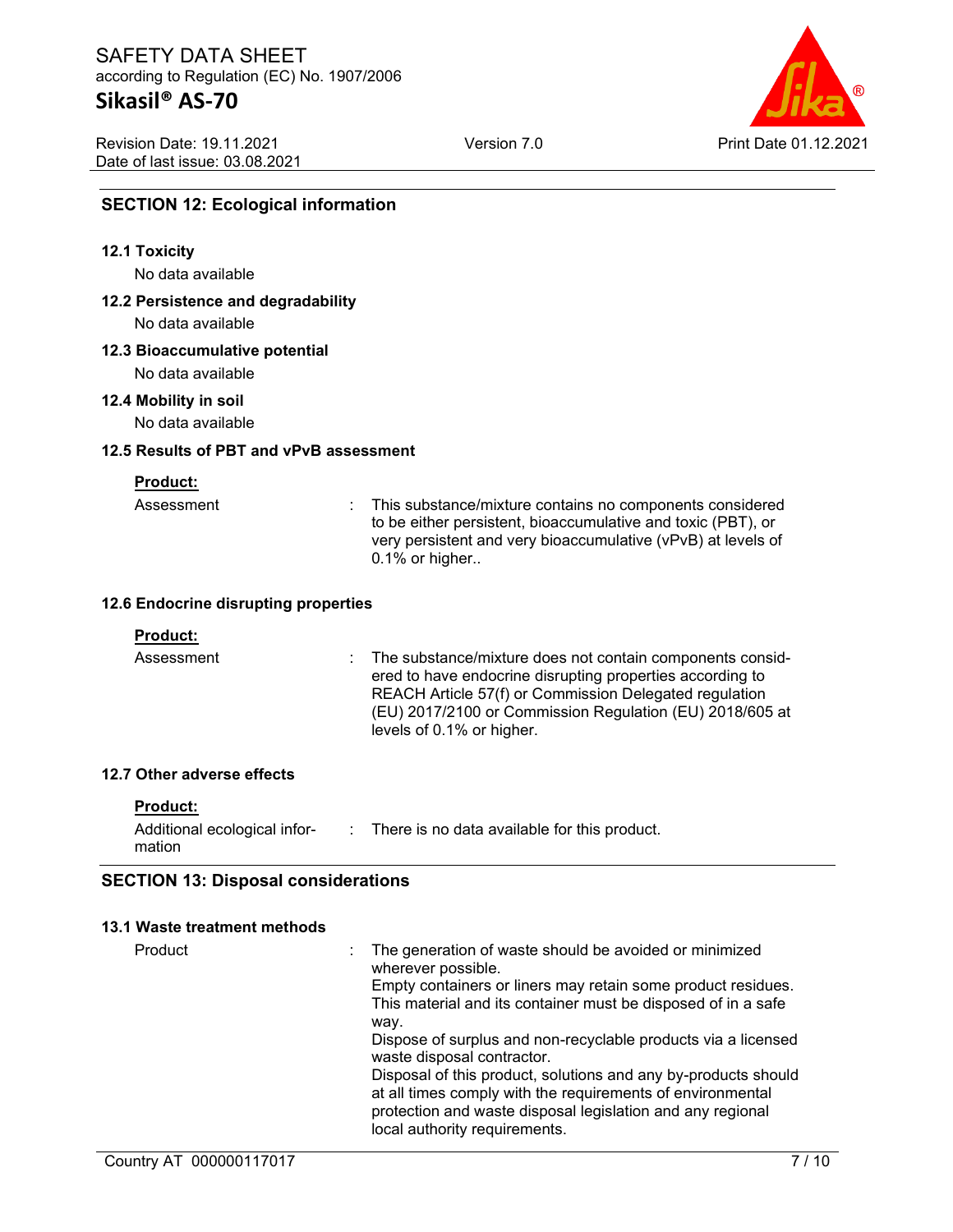# SAFETY DATA SHEET according to Regulation (EC) No. 1907/2006 **Sikasil® AS-70**



| Revision Date: 19.11.2021<br>Date of last issue: 03.08.2021 | Version 7.0                                                                                                                                                                                                                       | Print Date 01.12.2021 |
|-------------------------------------------------------------|-----------------------------------------------------------------------------------------------------------------------------------------------------------------------------------------------------------------------------------|-----------------------|
|                                                             | Avoid dispersal of spilled material and runoff and contact with<br>soil, waterways, drains and sewers.                                                                                                                            |                       |
| Austria - Waste catalogue                                   | : 57702                                                                                                                                                                                                                           |                       |
| Contaminated packaging                                      | Completely emptied packagings can be given for recycling.<br>Packaging containing remains of dangerous substances, as<br>well as packagings disposed of remains can be unharmed<br>eliminated in accordance with the regulations. |                       |

# **SECTION 14: Transport information**

| 14.1 UN number                                                         |   |                                   |
|------------------------------------------------------------------------|---|-----------------------------------|
| <b>ADR</b>                                                             | ÷ | Not regulated as a dangerous good |
| <b>IMDG</b>                                                            |   | Not regulated as a dangerous good |
| <b>IATA</b>                                                            |   | Not regulated as a dangerous good |
| 14.2 UN proper shipping name                                           |   |                                   |
| <b>ADR</b>                                                             |   | Not regulated as a dangerous good |
| <b>IMDG</b>                                                            |   | Not regulated as a dangerous good |
| <b>IATA</b>                                                            |   | Not regulated as a dangerous good |
| 14.3 Transport hazard class(es)                                        |   |                                   |
| <b>ADR</b>                                                             | ÷ | Not regulated as a dangerous good |
| <b>IMDG</b>                                                            |   | Not regulated as a dangerous good |
| <b>IATA</b>                                                            |   | Not regulated as a dangerous good |
| 14.4 Packing group                                                     |   |                                   |
| <b>ADR</b>                                                             |   | Not regulated as a dangerous good |
| <b>IMDG</b>                                                            |   | Not regulated as a dangerous good |
| <b>IATA (Cargo)</b>                                                    | t | Not regulated as a dangerous good |
| <b>IATA (Passenger)</b>                                                |   | Not regulated as a dangerous good |
| <b>14.5 Environmental hazards</b><br>Not regulated as a dangerous good |   |                                   |
| 14.6 Special precautions for user                                      |   |                                   |

Not applicable

# **14.7 Transport in bulk according to Annex II of Marpol and the IBC Code** Not applicable for product as supplied.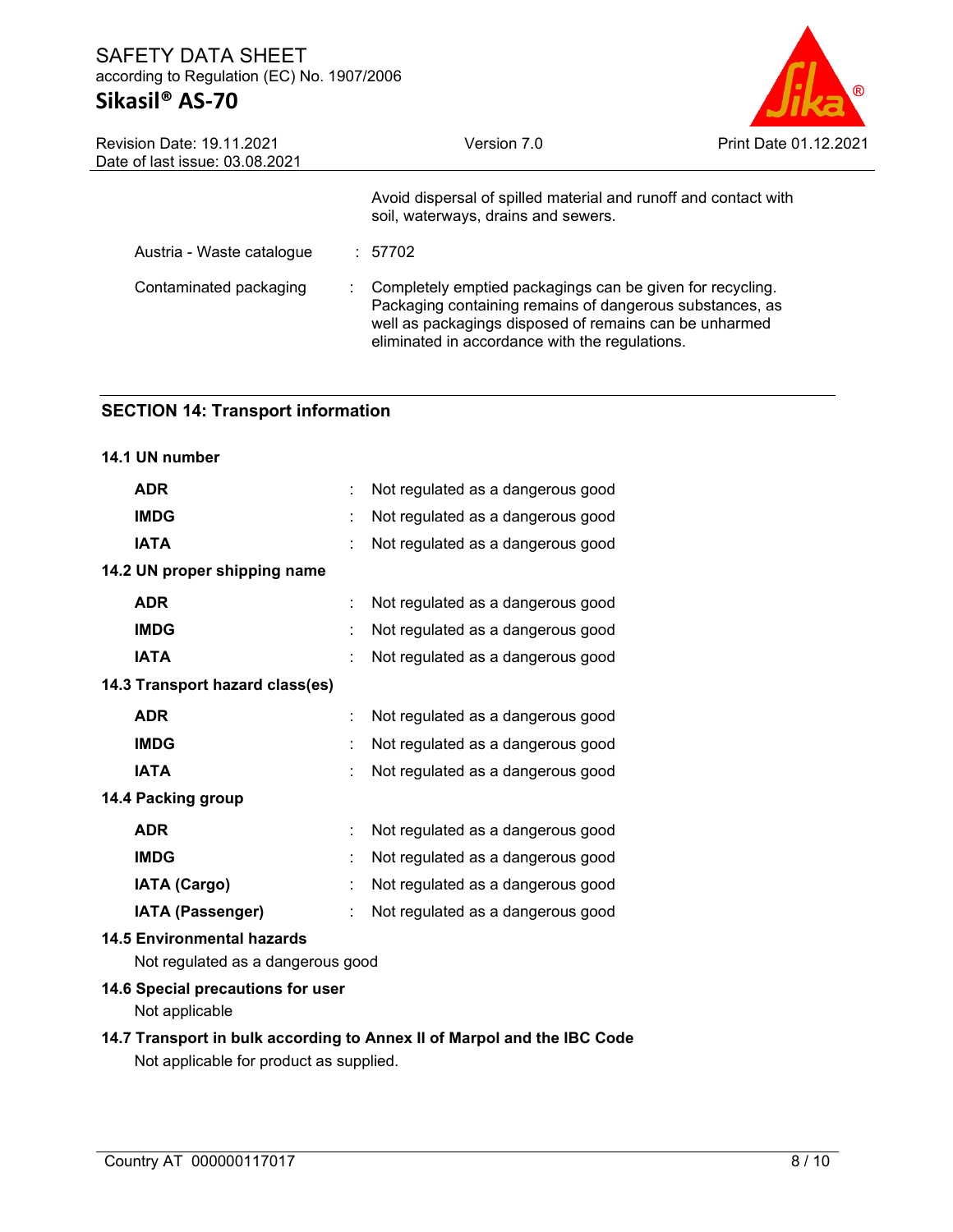

Revision Date: 19.11.2021 Date of last issue: 03.08.2021

# **SECTION 15: Regulatory information**

#### **15.1 Safety, health and environmental regulations/legislation specific for the substance or mixture** REACH - Restrictions on the manufacture, placing on the market and use of certain dangerous substances, preparations and articles (Annex XVII) : Not applicable International Chemical Weapons Convention (CWC) Schedules of Toxic Chemicals and Precursors Not applicable REACH - Candidate List of Substances of Very High Concern for Authorisation (Article 59). None of the components are listed  $(=> 0.1 \%)$ . REACH - List of substances subject to authorisation (Annex XIV) Not applicable Regulation (EC) No 1005/2009 on substances that deplete the ozone layer : Not applicable Regulation (EU) 2019/1021 on persistent organic pollutants (recast) Not applicable Regulation (EC) No 649/2012 of the European Parliament and the Council concerning the export and import of dangerous chemicals : Not applicable REACH Information: All substances contained in our Products are - registered by our upstream suppliers, and/or - registered by us, and/or - excluded from the regulation, and/or - exempted from the registration. Risk classification according to VbF **Exempt** Seveso III: Directive 2012/18/EU of the European Parliament and of the Council on the control of major-accident hazards involving dangerous substances. Not applicable Water hazard class (Germany) : WGK 1 slightly hazardous to water Classification according to AwSV, Annex 1 (5.2) Volatile organic compounds : Law on the incentive tax for volatile organic compounds (VOCV) Volatile organic compounds (VOC) content: 14,75% w/w Directive 2010/75/EU of 24 November 2010 on industrial emissions (integrated pollution prevention and control) Volatile organic compounds (VOC) content: 0,03% w/w

#### **15.2 Chemical safety assessment**

No Chemical Safety Assessment has been carried out for this mixture by the supplier.